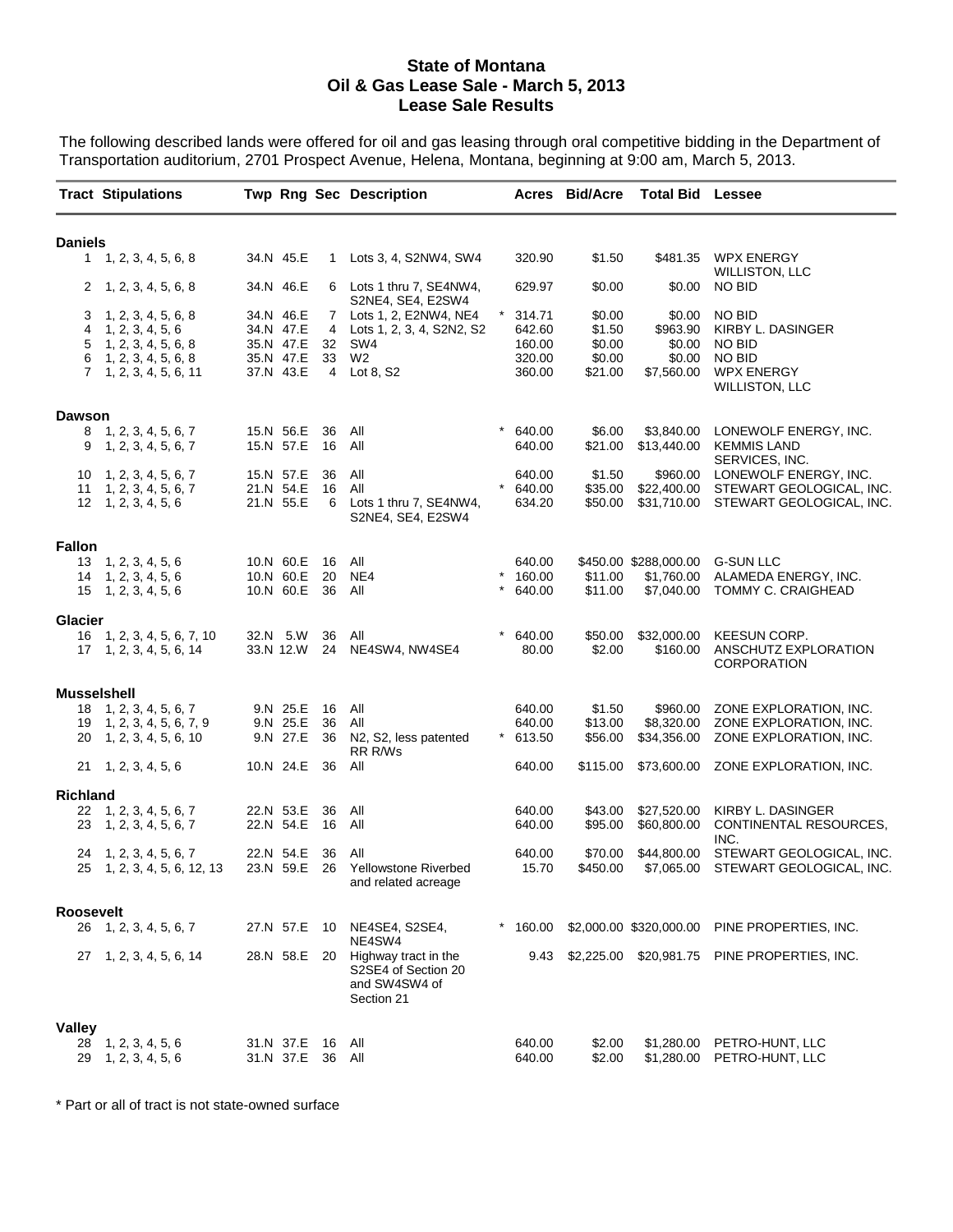## **Summary by Lessor**

|                                             | <b>Total Acres</b> | <b>Total Tracts</b> |
|---------------------------------------------|--------------------|---------------------|
| Dept. of Transportation                     | 89.43              |                     |
| Dept. of Natural Resources and Conservation | 13.931.58          |                     |

## **Oil and Gas Lease Sale Summary**

| <b>Total Tracts Offered</b> | 29             |
|-----------------------------|----------------|
| <b>Total Acres Offered</b>  | 14.021.01      |
| <b>Total Tracts Sold</b>    | 25             |
| <b>Total Acres Sold</b>     | 12.596.33      |
| <b>Total Bid Revenue</b>    | \$1,011,278.00 |
| <b>Average Bid Per Acre</b> | \$80.28        |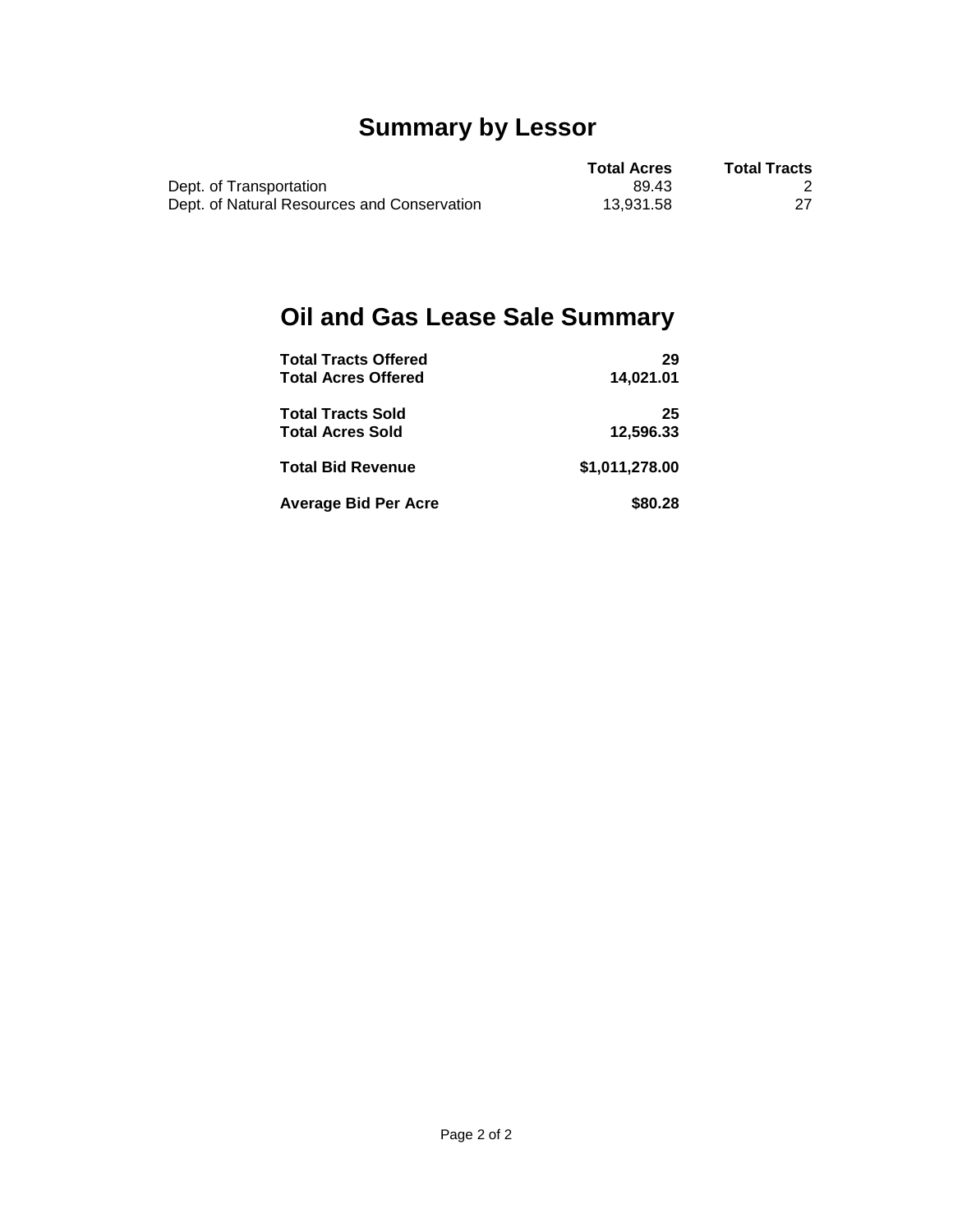## **State of Montana Oil & Gas Lease Sale - March 5, 2013 Stipulations**

- 1 Lessee shall notify and obtain approval from the Department's Trust Land Management Division (TLMD) prior to constructing well pads, roads, power lines, and related facilities that may require surface disturbance on the tract. Lessee shall comply with any mitigation measures stipulated in TLMD's approval.
- 2 Prior to the drilling of any well, lessee shall send one copy of the well prognosis, including Form 22 "Application for Permit" to the Department's Trust Land Management Division (TLMD). After a well is drilled and completed, lessee shall send one copy of all logs run, Form 4A "Completion Report", and geologic report to TLMD. A copy of Form 2 "Sundry Notice and Report of Wells" or other appropriate Board of Oil and Gas Conservation form shall be sent to TLMD whenever any subsequent change in well status or operator is intended or has occurred. Lessee shall also notify and obtain approval from the TLMD prior to plugging a well on the lease premises.

Issuance of this lease in no way commits the Land Board to approval of coal bed methane production on this lease. Any coal bed methane extraction wells would require subsequent review and approval by the board.

- 3 The TLMD will complete an initial review for cultural resources and, where applicable, paleontological resources of the area intended for disturbance and may require a resources inventory. Based on the results of the inventory, the TLMD may restrict surface activity for the purpose of protecting significant resources located on the lease premises.
- 4 The lessee shall be responsible for controlling any noxious weeds introduced by lessee's activity on State-owned land and shall prevent or eradicate the spread of those noxious weeds onto land adjoining the lease premises.
- 5 The definitions of "oil" and "gas" provided in 82-1-111, MCA, do not apply to this lease for royalty calculation purposes.
- 6 If the State does not own the surface, the lessee must contact the owner of the surface in writing at least 30 days prior to any surface activity. A copy of the correspondence shall be sent to TLMD.
- 7 Due to unstable soil conditions on this tract and/or topography that is rough and/or steep, surface use may be restricted or denied. Seismic activity may be restricted to poltershots.
- 8 The lessee is responsible to pay for all damages, including penalties and charges assessed by the USDA-CFSA on CRP lands, as a result of drilling and production on the tract.
- 9 Active sage grouse lek(s) have been identified on or adjacent to this tract. No activities shall occur on the tract until the proposed action has been approved in writing by the Director of the Department. If surface activity is proposed on the tract, the department will consult with the Director of the Department of Fish, Wildlife and Parks for his or her comments, concerns and recommendations. Additional mitigation measures may be required, including no-surfaceoccupancy buffers and/or timing restrictions, which may encompass part or all of the tract.
- 10 Unless otherwise approved by the Department in writing, wells and related surface infrastructure, including new road construction, are prohibited within 1/2 mile of the centerline of a navigable river, lake or reservoir, and within 1/4 mile of direct tributary streams of navigable waterways, on or adjacent to the tract. No surface occupancy is allowed within the bed of a river, stream, lake or reservoir, islands and accretions or abandoned channels.
- 11 Due to the floodplain/wetlands area(s), surface use may be restricted or denied.
- 12 This tract contains navigable riverbeds. No surface occupancy is allowed within the bed of the navigable river, abandoned channels, or on islands and accretions. In addition, upon completion of a successful well, where river title is disputed, the lessee will file an interpleader action under Rule 22, M.R.Civ.P. in the Montana District Court, or other court having jurisdiction, in which the leased lands are located for all acreage within the lease in which the title is disputed. The lessee shall name all potential royalty claimants as defendants.
- 13 If the lessee completes a successful oil and/or gas well, and if land title is disputed, the lessee shall fund professional land surveys as needed to determine the location and acreage encompassed by the spacing and/or pooling unit and the state lease acreage within that unit. Surveys shall be conducted by a licensed land surveyor acceptable to the Department, and shall be prepared pursuant to survey requirements provided by the Department.